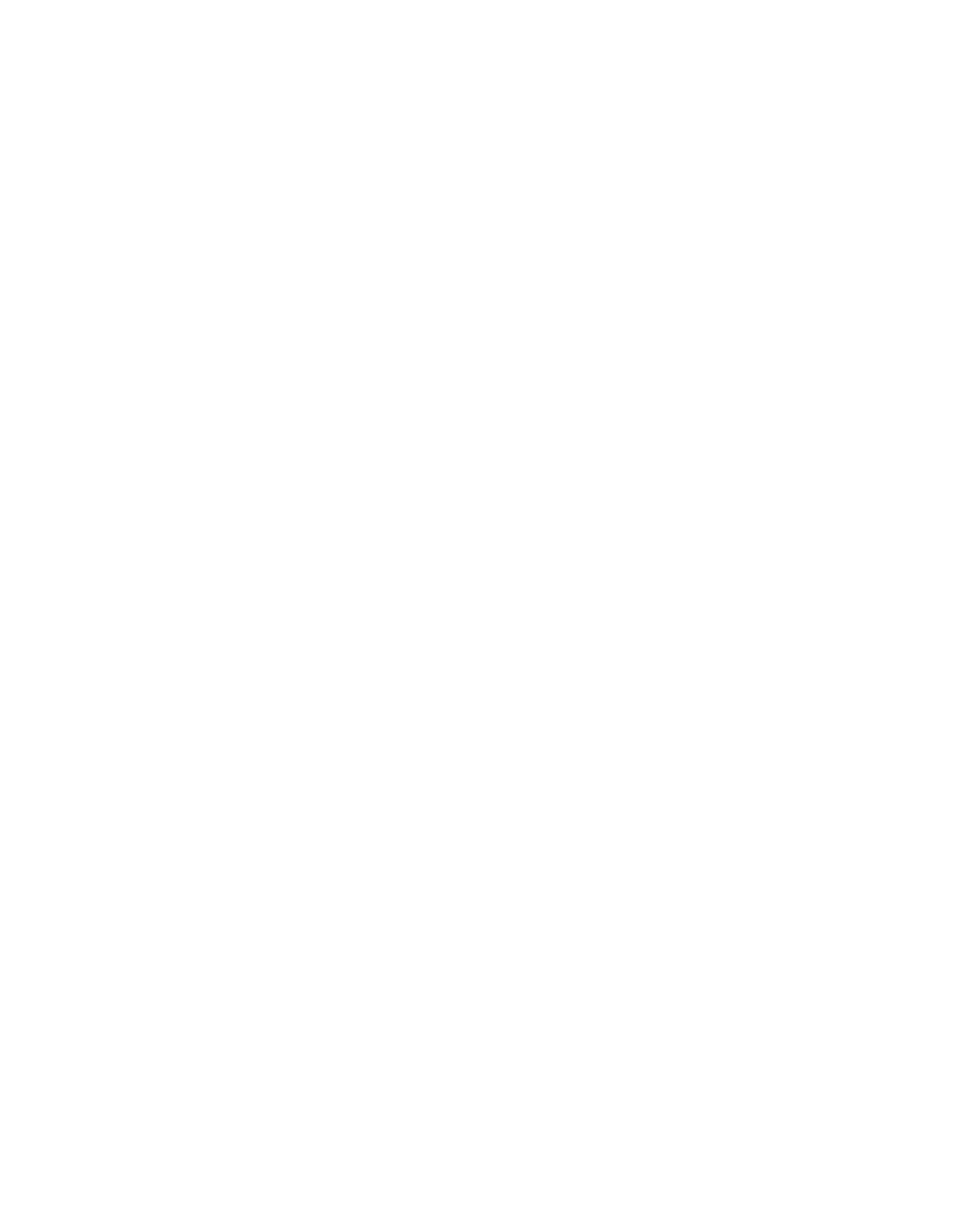# MISSPECIFIED CRB ON PARAMETER ESTIMATION FOR A COUPLED MIXTURE OF POLYNOMIAL PHASE AND SINUSOIDAL FM SIGNALS

*Pu Wang*<sup>1</sup> *, Toshiaki Koike-Akino*<sup>1</sup> *, Milutin Pajovic*<sup>1</sup> *, Philip V. Orlik*<sup>1</sup> *, Wataru Tsujita*<sup>2</sup> *and Fulvio Gini*<sup>3</sup>

<sup>1</sup> Mitsubishi Electric Research Laboratories (MERL), Cambridge, MA 02139, USA E-mails: {pwang, koike, pajovic, porlik}@merl.com

<sup>2</sup> Mitsubishi Electric Corporation Advanced Technology R&D center, Amagasaki City, 661-8661, Japan. E-mails: tsujita.wataru@eb.mitsubishielectric.co.jp

<sup>3</sup> University of Pisa, Pisa, Italy. E-mail: f.gini@ing.unipi.it

# ABSTRACT

This paper studies parameter estimation of a *coupled* mixture of polynomial phase signal (PPS) and sinusoidal frequency modulated (FM) signal, a newly introduced model motivated by industrial applications. Particularly, we analytically evaluate the estimation performance (or performance loss) via the misspecified Cramér-Rao bound (CRB) when system designers choose existing efficient estimation algorithms designed for an independent (decoupled) mixture model due to hardware limits. Our analysis provides an analytical tool to conveniently evaluate performance loss if the implemented system ignores the coupling effect. The achievability of the misspecified CRB is verified by numerical examples.

*Index Terms*— Parameter estimation, polynomial phase signal, frequency modulation, Cramér-Rao bounds.

#### 1. INTRODUCTION

The independent mixture of polynomial phase signal (PPS) and sinusoidal frequency modulated (FM) signal, also referred to the hybrid sinusoidal FM-PPS signal model [1], has been found in numerical applications such as electromagnetic sensing, acoustics and optics [1–8]. Particularly, the independent mixture signal assumes the following signal model

$$
y(n) = x(n) + v(n), \quad n = 0, 1, \dots, N - 1,
$$
  
\n
$$
= Ae^{-j2\pi \left[\sum_{p=0}^{P} \frac{a_p n^p}{p!} + b \sin(2\pi f_0 n + \phi_0)\right]} + v(n)
$$
 (1)

where A is the unknown amplitude,  $b > 0$  is the sinusoidal FM modulation index,  $f_0$  is the sinusoidal FM frequency,  $\phi_0$  is the initial phase,  $\{a_p\}_{p=0}^P$  are the PPS phase parameters, P is the polynomial order,  $v(n)$  is the white Gaussian noise with an unknown variance  $\sigma^2$ , N is the number of samples. We refer to this model as the independent mixture model simply due to the independence between  $f_0$  and  $\{a_p\}_{p=0}^P$ . There are several methods for parameter estimation of the independent mixture signal such as the exact ML estimation method which yields to a multi-dimensional nonlinear optimization solution, the phase unwrapping least square (PULS) method, the HAF method [1], and a recently introduced local high-order phase function (LHPF) [7]. For the independent mixture model, the CRBs for any unbiased estimator were established in [1].

On the other hand, the *coupled* mixture model of the PPS and sinusoidal FM signal was recently introduced in [9, 10] for contactless electromagnetic positioning systems in industrial applications.



Fig. 1. The independent and coupled mixture models.

Specifically, the coupling is introduced to express the sinusoidal FM frequency as a function of the PPS parameters, i.e.,

$$
x(n) = Ae^{j2\pi \left[\sum_{p=0}^{P} \frac{a_p n^p}{p!} + b\sin(2\pi c_0 \sum_{p=1}^{P} a_p n^p / p! + \phi_0)\right]},
$$
 (2)

where the fundamental sinusoidal FM frequency  $f_0$  is now *coupled* with the PPS phase parameters  $\mathbf{a} \triangleq [a_1, \dots, a_P]^T$  as  $f_0(n; \mathbf{a}) =$  $c_0 \sum_{p=1}^{P} a_p n^{p-1}/p!$  where  $c_0$  is a scaling factor. Fig. 1 shows the (unwrapped) phase functions for the independent and coupled mixture models. For the independent mixture model, the PPS component is indicated by the red line with a smooth up-going trend, while the ripples around the blue line indicate the sinusoidal FM component. It is clear to see that the ripple frequency stays constant, which is unlike the case of the coupled mixture where the ripple frequency increases as the PPS phase is larger. The corresponding CRBs for the coupled mixture model, referred to as the *coupled* CRB, were derived in [9]. It reveals that lower bounds for estimating the PPS parameters  $\{a_p\}$  can be obtained as the coupled sinusoidal FM frequency provides additional information for the PPS parameters.

However, in practice, fully accounting for the coupling between the PPS and sinusoidal FM components often leads to computationally more expensive algorithms. For instance, [10] introduced a phase unwrapping approach followed by nonlinear least square which involves a high-dimensional search, while [11,12] proposed a multi-stage short-time Fourier transform (STFT) approach followed by bias correction. Due to hardware limits (computational power and memory), practical applications may prefer to directly adopt existing algorithms for the independent mixture model that are computationally lighter, and simply ignore the coupling effect. In this case, it is our interest to understand the performance loss when one applies existing estimation algorithms for the independent mixture model to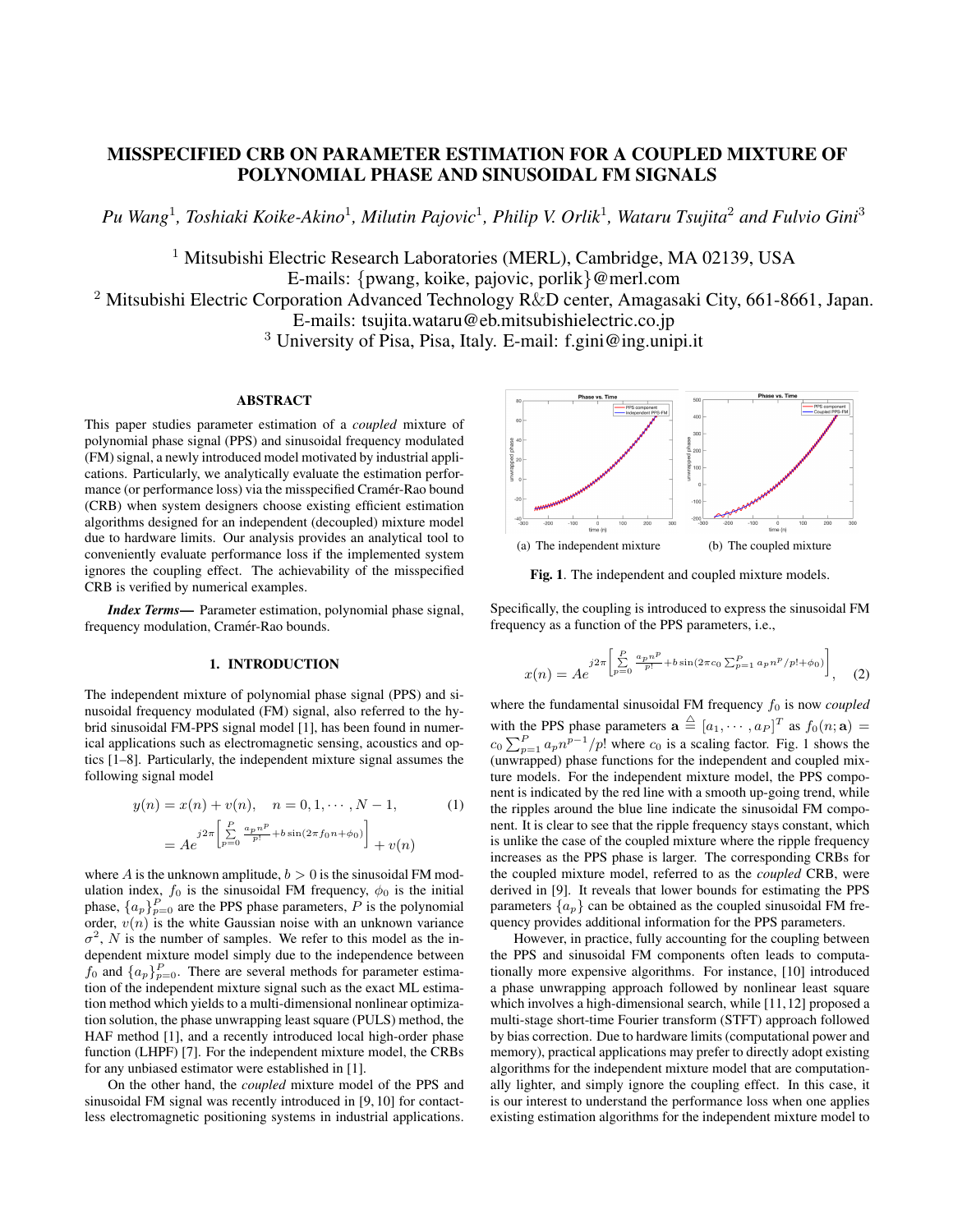the coupled mixture signal. To this end, we derive the *misspecified* CRB on parameter estimates of the coupled mixture model when the independent mixture model is used as the assumed signal model. Our analysis reveals that, when the coupled sinusoidal FM component is weak, the performance loss for the PPS phase parameters is almost negligible, while other parameters such as the noise variance suffer from larger losses. Numerical examples verify the achievability of the misspecified CRB.

# 2. MISSPECIFIED CRB FOR COUPLED MIXTURE MODEL

In the following, we characterize performance tradeoff due to model misspecification. For this purpose, we adopt the misspecified CRB introduced in [13–16] for using the independent mixture model to replace the true coupled mixture model.

To be precise, signal observations are generated from a Gaussian probability density function (pdf) following the *true* coupled signal model of (2),

$$
p_x(x_n) = \mathcal{CN}(\bar{\mu}_n, \bar{\sigma}^2),\tag{3}
$$

where the mean is given as

$$
\bar{\mu}_n = \bar{A}e^{j2\pi \left[\sum\limits_{p=0}^{P} \frac{\bar{a}_p n^p}{p!} + \bar{b}\sin(2\pi \sum\limits_{p=1}^{P} \frac{\bar{a}_p n^p}{p!} + \bar{\phi}_0)\right]},
$$
(4)

and the variance is  $\bar{\sigma}^2$ . Here we use  $[\cdot]$  to denote the true parameters in the true signal model.

Due to imperfect knowledge on the true signal model, or for the sake of a simpler implementation, the user assumes the signal observations are generated under a misspecified signal model, i.e., the independent mixture signal model of  $(1)$ ,  $\mathcal{F}$ ,

$$
f_x(x_n|\boldsymbol{\theta}) = \mathcal{CN}(\mu_n(\boldsymbol{\psi}), \theta), \tag{5}
$$

where  $\boldsymbol{\theta} = [\boldsymbol{\psi}^T, \sigma^2]^T$  with  $\boldsymbol{\psi} = [a_0, a_1, \cdots, a_P, b, f_0, \phi_0, A]$ , and  $\mu_n(\psi) = A \exp\{j2\pi \left[\sum_{p=0}^P \frac{a_p n^p}{p!} + b \sin(2\pi f_0 n + \phi_0)\right]\}$ . As a result, for the user, the problem of interest is to estimate the signal parameters  $\psi$  and the noise variance  $\sigma^2$  according to (5).

#### 2.1. Pseudo-True Parameter

To derive the misspecified CRB, we need to first find a unique set of pseudo-true parameters for  $\psi$  and  $\sigma^2$  in the assumed signal model of (5) which has the smallest Kullback-Leibler divergence (KLD) with respect to the true signal model of (3). Given (3) and (5), the KLD between the two signal models is given as

$$
D(p_x||f_x) = \int \ln\left(\frac{p_x(\mathbf{x})}{f_x(\mathbf{x}|\boldsymbol{\theta})}\right) p_x(\mathbf{x}) d\mathbf{x}
$$
  
=  $N \ln \frac{\sigma^2}{\bar{\sigma}^2} - N + N \frac{\bar{\sigma}^2}{\sigma^2} + \frac{\|\boldsymbol{\mu}(\boldsymbol{\psi}) - \bar{\boldsymbol{\mu}}\|^2}{\sigma^2}$  (6)

Given the true  $\bar{\mu}$  and  $\bar{\sigma}^2$ , we can first minimize the KLD over the nonlinear parameter set  $\psi$ , equivalent to minimizing  $\|\mu(\psi) - \bar{\mu}\|^2$ , i.e.,

$$
\psi_0 = \arg\min_{\psi} \|\bar{\boldsymbol{\mu}} - \boldsymbol{\mu}(\psi)\|^2 \tag{7}
$$

$$
= \arg\min_{\psi} \sum_{n=0}^{N-1} \left| \bar{\mu}_n - Ae^{-j2\pi \left[ \sum_{p=0}^{P} \frac{a_p n^p}{p!} + b \sin(2\pi f_0 n + \phi_0) \right]} \right|^2
$$

which can be solved by a nonlinear least squared method or a noiseless phase unwrapping method. With  $\psi_0$  and define  $|\mu_0|^2 = ||\bar{\mu} - \bar{\mu}||$  $\mu(\overline{\psi}_0) \|^2/N$ , we can minimize the KLD over  $\sigma^2$  as

$$
\sigma_0^2 = \bar{\sigma}^2 + |\mu_0|^2. \tag{8}
$$

In other words, in (7), the pseudo-true signal parameters  $\psi_0$  minimize the total distance over the two means  $\bar{\mu}_n$  and  $\mu_n(\psi)$ . In (8), the pseudo-true nuisance parameter  $\sigma_0^2$  is found to be the sum of the true noise variance  $\bar{\sigma}^2$  and the squared residual term  $|\mu_0|^2$ . Overall, the pseudo-true parameter set is given as  $\theta_0 = [\psi_0^T, \sigma_0^2]^T$ . the pseudo-true parameter set is given as  $\boldsymbol{\theta}_0 = [\boldsymbol{\psi}_0^T, \sigma_0^2]$ 

#### 2.2. The Matrix  $A_{\theta_0}$

Like the conventional CRB, we need to compute FIM-like matrices. For the misspecified CRB, the first generalization of the FIM is the so-called matrix  $A_{\theta_0}$  whose elements are obtained by taking the expectation of the second partial derivatives of the *assumed* loglikelihood function  $\ln f_x(\mathbf{x}|\boldsymbol{\theta})$  of (5) over the *true* pdf  $p_x(\mathbf{x})$  of (3), i.e.,

$$
[\mathbf{A}_{\boldsymbol{\theta}_0}]_{ij} = \mathbb{E}_p \left\{ \frac{\partial^2 \ln f_x(\mathbf{x}|\boldsymbol{\theta})}{\partial \boldsymbol{\theta}_i \partial \boldsymbol{\theta}_j} |_{\boldsymbol{\theta} = \boldsymbol{\theta}_0} \right\},
$$
(9)

where  $\mathbb{E}_{p}\{\cdot\}$  indicates the expectation operator with respect to the true pdf  $p_x(\mathbf{x})$ . From (5), the assumed log-likelihood function is given as

$$
\ln f_x(\mathbf{x}|\boldsymbol{\theta}) = -N \ln \sigma^2 - \frac{\|\mathbf{x} - \boldsymbol{\mu}(\boldsymbol{\psi})\|^2}{\sigma^2}.
$$
 (10)

Plugging (10) into (9) yields

$$
A_{a_p,a_q} = -\frac{8\pi^2}{p!q!\sigma_0^2} \sum_n n^{p+q} \eta_{\Re}(n)
$$
  
\n
$$
A_{b,b} = -\frac{8\pi^2}{\sigma_0^2} \sum_n s^2(n) \eta_{\Re}(n)
$$
  
\n
$$
A_{f_0,f_0} = -\frac{16\pi^3 b_0}{\sigma_0^2} \sum_n n^2 [2\pi b_0 c^2(n) \eta_{\Re}(n) - s(n) \eta_{\Im}(n)]
$$
  
\n
$$
A_{\phi_0,\phi_0} = -\frac{4\pi b_0}{\sigma_0^2} \sum_n [2\pi b_0 c^2(n) \eta_{\Re}(n) - s(n) \eta_{\Im}(n)]
$$
  
\n
$$
A_{A,A} = -2N\sigma_0^{-2}, \quad A_{\sigma^2,\sigma^2} = -N\sigma_0^{-4}
$$
  
\n
$$
A_{a_p,b} = -\frac{8\pi^2}{p!\sigma_0^2} \sum_n n^p s(n) \eta_{\Re}(n)
$$
  
\n
$$
A_{a_p,f_0} = -\frac{16\pi^3 b_0}{p!\sigma_0^2} \sum_n n^{p+1} c(n) \eta_{\Re}(n)
$$
  
\n
$$
A_{a_p,\phi_0} = -\frac{8\pi^2 b_0}{p!\sigma_0^2} \sum_n n^p c(n) \eta_{\Re}(n)
$$
  
\n
$$
A_{a_p,A} = -\frac{4\pi}{p!\Lambda_0\sigma_0^2} \sum_n n^p \eta_{\Im}(n)
$$
  
\n
$$
A_{a_p,\sigma^2} = \frac{4\pi}{p!\sigma_0^2} \sum_n n^p \eta_{\Im}(n)
$$
  
\n
$$
A_{b,f_0} = -\frac{8\pi^2}{\sigma_0^2} \sum_n n [\pi b_0 s(n) \eta_{\Re}(n) + c(n) \eta_{\Im}(n)]
$$
  
\n
$$
A_{b,\phi_0} = -\frac{4\pi}{\sigma_0^2} \sum_n [\pi b_0 s(n) \eta_{\Re}(n) + c(n) \eta_{\Im}(n)]
$$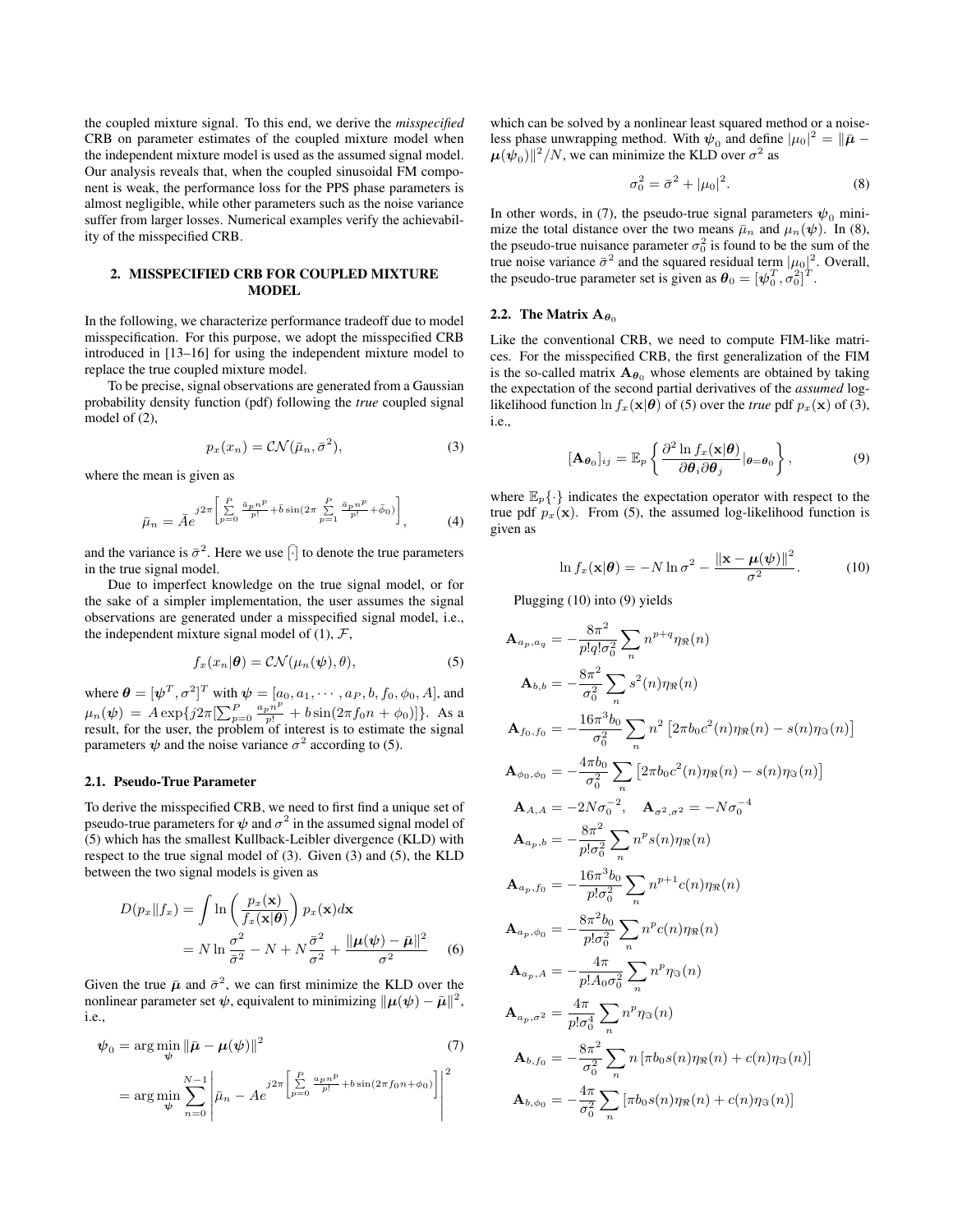$$
\mathbf{A}_{b,A} = -\frac{4\pi}{A_0 \sigma_0^2} \sum_n s(n)\eta_{\Im}(n)
$$
\n
$$
\mathbf{A}_{b,\sigma^2} = \frac{4\pi}{\sigma_0^4} \sum_n s(n)\eta_{\Im}(n)
$$
\n
$$
\mathbf{A}_{f_0,\phi_0} = -\frac{8\pi^2 b_0}{\sigma_0^2} \sum_n n [2\pi b_0 c^2(n)\eta_{\Re}(n) - s(n)\eta_{\Im}(n)]
$$
\n
$$
\mathbf{A}_{f_0,A} = -\frac{8\pi^2 b_0}{A_0 \sigma_0^2} \sum_n n c(n)\eta_{\Im}(n)
$$
\n
$$
\mathbf{A}_{f_0,\sigma^2} = \frac{8\pi^2 b_0}{\sigma_0^4} \sum_n n c(n)\eta_{\Im}(n)
$$
\n
$$
\mathbf{A}_{\phi_0,A} = -\frac{4\pi b_0}{A_0 \sigma_0^2} \sum_n c(n)\eta_{\Im}(n)
$$
\n
$$
\mathbf{A}_{\phi_0,\sigma^2} = \frac{4\pi b_0}{\sigma_0^4} \sum_n c(n)\eta_{\Im}(n)
$$
\n
$$
\mathbf{A}_{A,\sigma^2} = -\frac{2}{A_0 \sigma_0^4} \sum_n \eta_{\Re}(n) + 2\sigma_0^{-4} N A_0,
$$

where  $s(n) = \sin(2\pi f_0 n + \phi_0)$ ,  $c(n) = \cos(2\pi f_0 n + \phi_0)$ ,  $\eta_{\Re}(n) =$  $\Re\{\bar{\mu}^*(n)\mu_0(n)\}\$  and  $\eta_{\Im}(n) = \Im\{\bar{\mu}^*(n)\mu_0(n)\}.$ 

*Remark: Convergence to the Independent FIM*: If the assumed signal model is the true signal model, i.e.,  $\bar{\mu}(n) = \mu_0(n)$  and  $\bar{\sigma}^2 =$  $\sigma_0^2$ , and notice that  $\eta_{\Re}(n) = A^2$  and  $\eta_{\Im}(n) = 0$ , the above misspecified FIM matrix  $A_{\theta_0}$  reduces to the FIM of [1] for the independent mixture model up to a sign change, i.e.,  $I_{\theta} = -A_{\theta_0}$ . For instance,

$$
\mathbf{I}_{a_p, a_q} = -\mathbf{A}_{a_p, a_q} = \frac{8\pi^2 A^2}{p! q! \sigma^2} \sum_n n^{p+q}
$$

$$
\mathbf{I}_{a_p, b} = -\mathbf{A}_{a_p, b} = \frac{8\pi^2 A^2}{p! \sigma^2} \sum_n n^p \sin(2\pi f_0 n + \phi_0)
$$

converge to Eqs.  $(66)$  and  $(70)$  of  $[1]$ .

# 2.3. The Matrix  $B_{\theta_0}$

The second generalization of the FIM is the so-called matrix  $\mathbf{B}_{\theta_0}$ whose elements are obtained by taking the expectation of the cross product of first partial derivatives of the *assumed* log-likelihood function  $\ln f_x(\mathbf{x}|\boldsymbol{\theta})$  over the *true* pdf  $p_x(\mathbf{x})$ , i.e.,

$$
[\mathbf{B}_{\theta_0}]_{ij} = \mathbb{E}_p \left\{ \frac{\partial \ln f_x(\mathbf{x}|\boldsymbol{\theta})}{\partial \theta_i} |_{\boldsymbol{\theta} = \boldsymbol{\theta}_0} \frac{\partial \ln f_x(\mathbf{x}|\boldsymbol{\theta})}{\partial \theta_j} |_{\boldsymbol{\theta} = \boldsymbol{\theta}_0} \right\}, \quad (11)
$$

where  $\mathbb{E}_p\{\cdot\}$  indicates the expectation operator with respect to the true pdf  $p_x(\mathbf{x})$ . If there is no model mismatch, we have  $-\mathbf{A}_{\theta_0} =$  $\mathbf{B}_{\boldsymbol{\theta}_0}$  which reduces to the conventional FIM. In the case of misspecified model, we have  $-\mathbf{A}_{\theta_0} \neq \mathbf{B}_{\theta_0}$ . Plugging (10) into (11) yields

$$
\begin{split} \mathbf{B}_{ap,\,aq} & = \frac{16\pi^2}{p!q!\sigma_0^4} \left( \sum_n n^p \zeta_{\Im}(n) \right) \left( \sum_n n^q \zeta_{\Im}(n) \right) + \frac{8\pi^2\bar{\sigma}^2A_0^2}{p!q!\sigma_0^4} \sum_n n^{p+q} \\ \mathbf{B}_{ap,\,aq} & = \frac{8\pi^2}{p!q!\sigma_0^4} \left[ 2 \sum_n n^p \eta_{\Im}(n) \sum_n n^q \eta_{\Im}(n) + \bar{\sigma}^2A_0^2 \sum_n n^{p+q} \right] \\ \mathbf{B}_{b,b} & = \frac{16\pi^2}{\sigma_0^4} \left[ \sum_n s(n) \eta_{\Im}(n) \right]^2 + \frac{8\pi^2\bar{\sigma}^2A_0^2}{\sigma_0^4} \sum_n s^2(n) \\ \mathbf{B}_{f_0,f_0} & = \frac{64\pi^4b_0^2}{\sigma_0^4} \left[ \sum_n n c(n) \eta_{\Im}(n) \right]^2 + \frac{32\pi^4b_0^2\bar{\sigma}^2A_0^2}{\sigma_0^4} \sum_n n^2c^2(n) \\ \mathbf{B}_{\phi_0,\phi_0} & = \frac{16\pi^2b_0^2}{\sigma_0^4} \left[ \sum_n c(n) \eta_{\Im}(n) \right]^2 + \frac{8\pi^2b_0^2\bar{\sigma}^2A_0^2}{\sigma_0^4} \sum_n c^2(n) \\ \mathbf{B}_{A,A} & = \frac{4}{\sigma_0^4A_0^2} \left[ \sum_n \eta_{\Re}(n) \right]^2 + \frac{2N\bar{\sigma}^2 + 4N^2A_0^2}{\sigma_0^4} - \frac{8N}{\sigma_0^4} \sum_n \eta_{\Re}(n) \end{split}
$$

$$
B_{\sigma^2,\sigma^2} = \frac{N^2}{\sigma_0^4} - \frac{2N}{\sigma_0^6} (N\sigma^2 + \|\bar{\mu} - \mu_0\|^2) + \frac{1}{\sigma_0^8} [(N + N^2)\sigma^4 + 2(N + 1)\sigma^2 \|\bar{\mu} - \mu_0\|^2 + \|\bar{\mu} - \mu_0\|^4] + \frac{1}{\sigma_0^8} [(N + N^2)\sigma^4 + 2(N + 1)\sigma^2 \|\bar{\mu} - \mu_0\|^2 + \|\bar{\mu} - \mu_0\|^4] + \frac{1}{\sigma_0^2} \sigma_0^2 \sum_{p|J} \sigma_0^4 \sum_{p|J} \sigma_0^4 \sum_{p|J} \sigma_0^4 \sum_{p|J} \sigma_0^4 \sigma_0^4 \sum_{p|J} \sigma_0^4 \sigma_1^2 \sigma_2^2 \sigma_1^2 \sigma_2^2 \sigma_1^2 \sigma_2^2 \sigma_1^2 \sigma_2^2 \sigma_1^2 \sigma_2^2 \sigma_1^2 \sigma_2^2 \sigma_1^2 \sigma_2^2 \sigma_1^2 \sigma_2^2 \sigma_1^2 \sigma_2^2 \sigma_1^2 \sigma_2^2 \sigma_1^2 \sigma_2^2 \sigma_2^2 \sigma_2^2 \sigma_2^2 \sigma_2^2 \sigma_2^2 \sigma_2^2 \sigma_2^2 \sigma_2^2 \sigma_2^2 \sigma_2^2 \sigma_2^2 \sigma_2^2 \sigma_2^2 \sigma_2^2 \sigma_2^2 \sigma_2^2 \sigma_2^2 \sigma_2^2 \sigma_2^2 \sigma_2^2 \sigma_2^2 \sigma_2^2 \sigma_2^2 \sigma_2^2 \sigma_2^2 \sigma_2^2 \sigma_2^2 \sigma_2^2 \sigma_2^2 \sigma_2^2 \sigma_2^2 \sigma_2^2 \sigma_2^2 \sigma_2^2 \sigma_2^2 \sigma_2^2 \sigma_2^2 \sigma_2^2 \sigma_2^2 \sigma_2^2 \sigma_2^2 \sigma_2^2 \sigma_2^2 \sigma_2^2 \sigma_2^2 \sigma_2^2 \sigma_2^2 \sigma_2^2 \sigma_2^2 \sigma_2^2 \sigma_2^2 \sigma_2^2 \sigma_2^2 \sigma_2^2 \sigma_2^2 \sigma_2^2 \sigma_2^
$$

*Remark: Convergence to the Independent FIM*: Like in the previous case, we can show that the matrix  $\mathbf{B}_{\boldsymbol{\theta}_0}$  converges exactly to the conventional FIM in [1] when the signal observations are generated from the independent mixture model,

$$
\mathbf{I}_{\theta} = \mathbf{B}_{\theta_0}.\tag{12}
$$

#### 2.4. Misspecified CRB

With the derivations of both FIM-like matrices  $\mathbf{A}_{\theta_0}$  and  $\mathbf{B}_{\theta_0}$ , we are ready to derive the misspecified CRB. For any MS-unbiased estimator  $\hat{\boldsymbol{\theta}}(\mathbf{x})$ , i.e.,  $\mathbb{E}_p\{\hat{\boldsymbol{\theta}}(\mathbf{x})\} = \boldsymbol{\theta}_0$  (the expectation of the estimator w.r.t. the true pdf  $p_x(\mathbf{x})$  converges to the psuedo-true parameter  $\boldsymbol{\theta}_0$ defined in Section 2.1), then the error covariance matrix of the mismatched estimator is given as

$$
\mathbf{C}_p(\hat{\boldsymbol{\theta}}(\mathbf{x}), \boldsymbol{\theta}_0) = \mathbb{E}_p\left\{ (\hat{\boldsymbol{\theta}}(\mathbf{x}) - \boldsymbol{\theta}_0)(\hat{\boldsymbol{\theta}}(\mathbf{x}) - \boldsymbol{\theta}_0)^H \right\} \qquad (13)
$$

where  $\theta_0$  is the pseudo-true parameter, is lower bounded by the misspecified CRB [16]

$$
\mathbf{C}_p(\hat{\boldsymbol{\theta}}(\mathbf{x}), \boldsymbol{\theta}_0) \succeq \frac{1}{N} \mathbf{A}_{\boldsymbol{\theta}_0}^{-1} \mathbf{B}_{\boldsymbol{\theta}_0} \mathbf{A}_{\boldsymbol{\theta}_0}^{-1} = \text{MCRB}(\boldsymbol{\theta}_0)
$$
(14)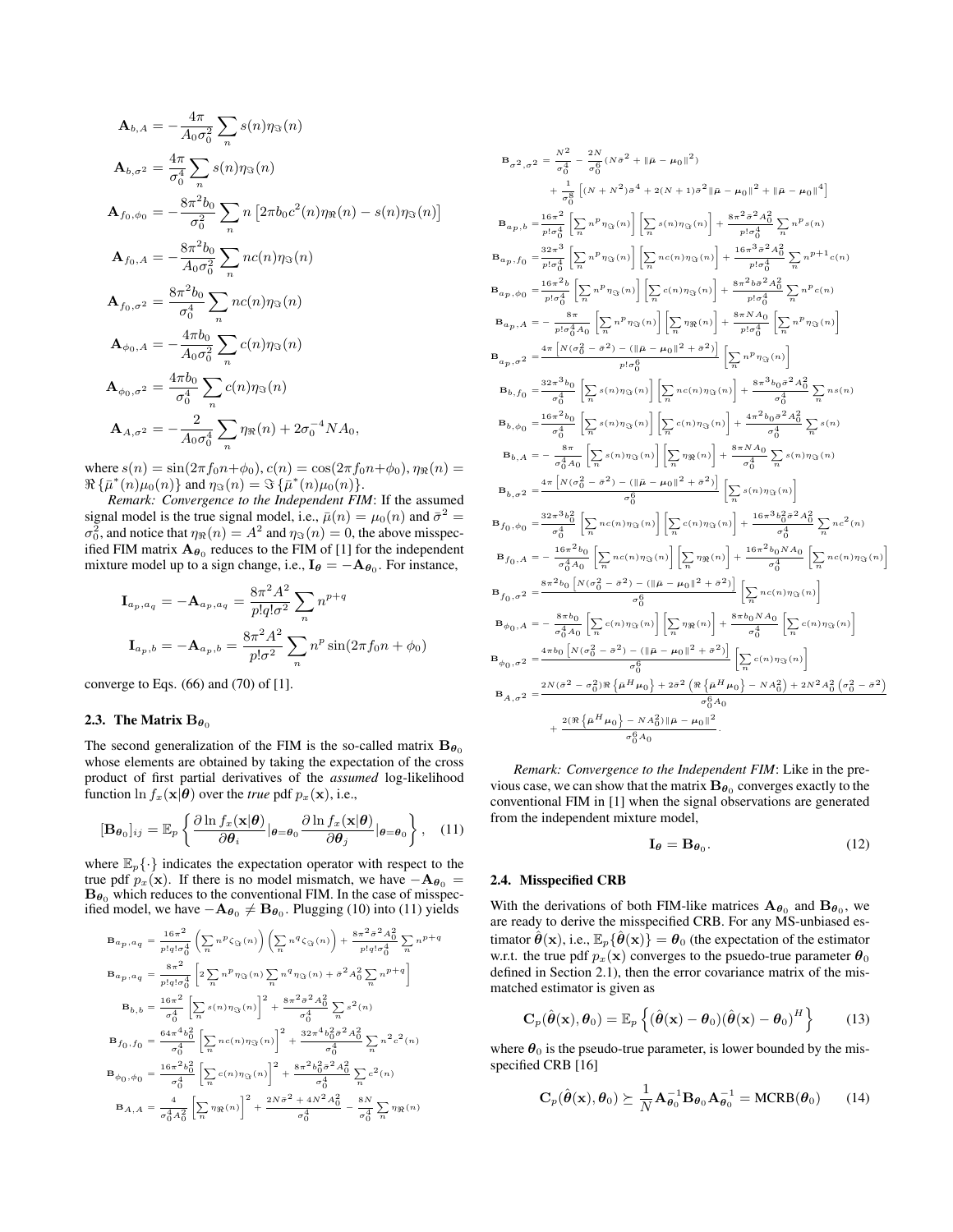

Fig. 2. Achievability of the derived misspecified CRB with observations generated according to a coupled mixture model by using a phase unwrapping method on the assumed independent mixture model.



Fig. 3. Comparison of the coupled and misspecified CRBs as a function of  $c_0$  and the sinusoidal FM index  $b$ .

#### 3. NUMERICAL EXAMPLES

In the following, the observed samples are generated according to the coupled mixture model of (2) and we compare the derived misspecified CRB with

- the conventional phase unwrapping [6] for the independent mixture model to show the achievability of the misspecified CRB;
- the coupled CRB derived in [9];
- the coupled phase unwrapping method [10] for the coupled mixture model to show the achievability of the coupled CRB.

### 3.1. A Coupled Mixture of A Single-Tone Signal  $(P = 1)$  and A Sinusoidal FM Signal

We first consider a case of (2) with the PPS order  $P = 1$  (hence a single-tone signal) and true parameters  $A = 1$ ,  $\bar{a}_0 = 0$ ,  $\bar{a}_1 = 0.1$ ,  $b = 0.1, \phi_0 = 0, c_0 = 2, \text{ and } N = 512.$  In this case, we have the pseudo-true parameter  $f_0 = c_0 \bar{a}_1$  and other pseudo-true parameters are the same as their corresponding true parameters. Fig. 2 shows that, for all parameters including  $f_0$  in the assumed independent model, the measured mean-squared errors (MSEs) of the conventional phase unwrapping achieve exactly their corresponding misspecified CRBs.

Next, we quantify the performance loss due to the model mismatch by comparing the coupled CRBs [9] with the misspecified ones. Fig. 3 shows CRB comparisons as a function of  $c_0$  when  $b$ is fixed or b when  $c_0$  is fixed. It shows that the performance loss



Fig. 4. Measured MSEs and corresponding CRBs for the coupled mixture of a chirp signal and a weak sinusoidal FM signal.

of using the misspecified estimator increases as  $c_0$  increases from  $c_0 = 0.5$  to  $c_0 = 2$  or b increases from  $b = 0.1$  to  $b = 0.3$ . In other words, the estimator using the correct coupled mixture model can be more accurate with lower estimation variance when  $c_0$  or b is large. This is intuitive as  $c_0$  and b is large, the additional information extracting from the sinusoidal FM component for the estimation of  $a_1$  increases and hence the coupled CRB is lower.

# 3.2. A Coupled Mixture of A Chirp Signal  $(P = 2)$  and A Weak Sinusoidal FM Signal ( $b = 0.05$ )

We then consider a coupled mixture signal of a second-order PPS component ( $P = 2$ , also referred to chirp signals) and a sinusoidal FM component with true parameters  $\bar{A} = 1$ ,  $\bar{a}_0 = 0.1$ ,  $\bar{a}_1 = 0.15$ ,  $\bar{a}_2 = 1.3889 \cdot 10^{-4}, b = 0.05, \phi_1 = 0, c_0 = 0.1, \text{ and } N = 512.$ In this case, we cannot find a single psuedo-true parameter  $f_0$  converging to the true sinusoidal FM frequency  $c_0(a_1 + 0.5a_2n)$  which is a time-varying function. In this case, the pseudotrue parameters  ${f_0, A, a_0, a_1, a_2, b, \phi_1}$  are obtained from (7) while the pseudotrue parameter  $\sigma^2$  is obtained from (8) by adding the squared residual to the true noise variance. Fig. 4 shows the measured MSE for the coupled and misspecified signal models and their corresponding CRBs for the signal parameters  $\{a_2, a_1, b\}$  and the noise variance  $\sigma^2$ . It is shown that, for the simulated scenario, the performance loss due to the assumption of the independent signal model is negligible for estimating signal parameters, while the estimate of noise variance suffers from larger performance degradation.

#### 4. CONCLUSIONS

This paper derives the misspecified CRB for a class of coupled mixture model between the PPS and sinusoidal FM components and provides an analytical tool for system designers to numerically evaluate performance loss if the implemented system ignores the coupling effect. With numerical validations, we have shown the achievability of the misspecified CRB at relatively high SNRs. The performance gap between the coupled and misspecified CRBs was shown to increase as the sinusoidal FM index  $b$  or the constant  $c_0$  increases.